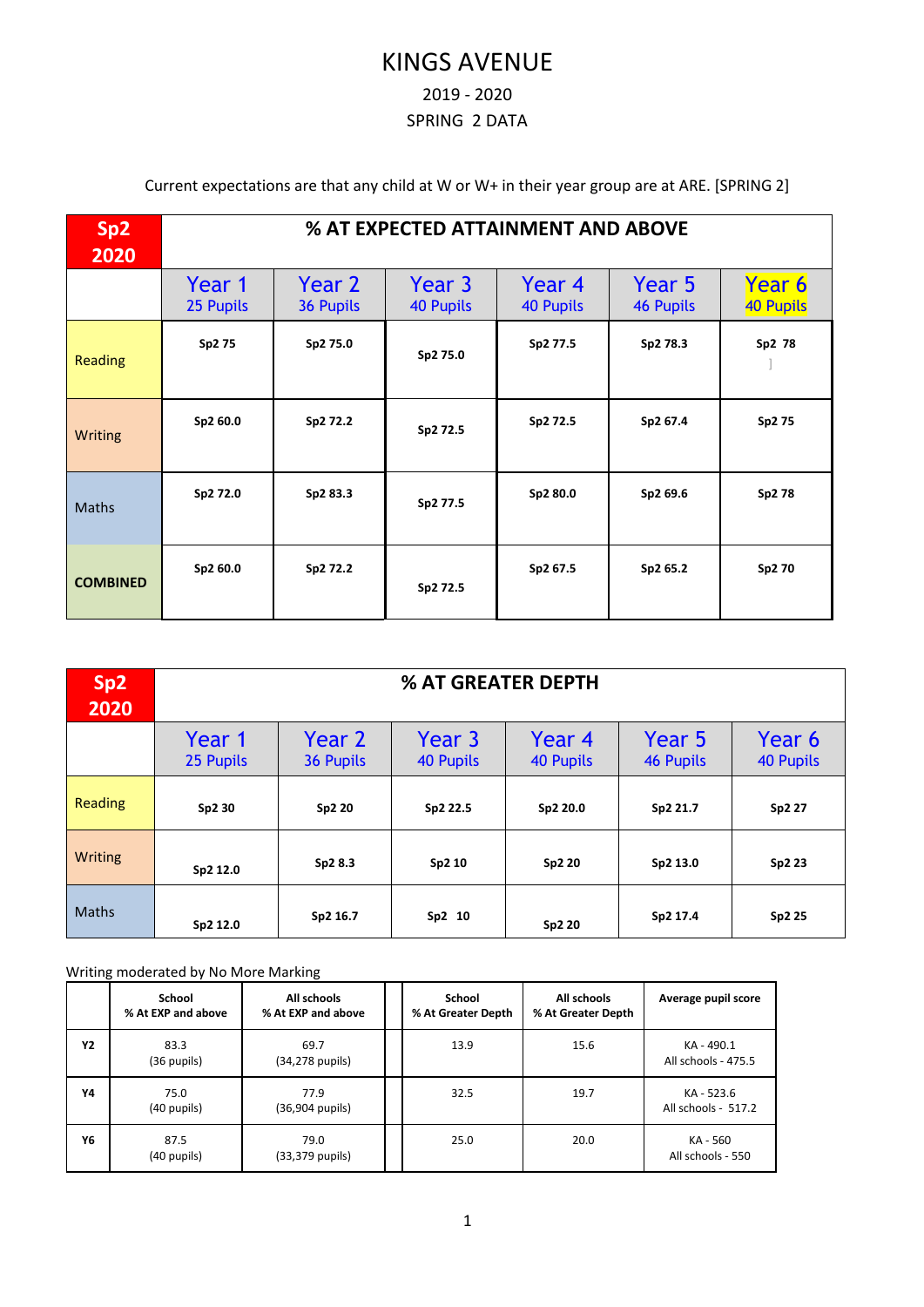#### **2019 - 2020**

## **SPRING 2 DATA**

### **% At Expected Attainment and above by Groups**

| <b>Reading</b>      | All                | Male                                             | Female   | PP       | <b>Non PP</b>                                                                                                            | <b>SEN</b> | <b>Non</b><br><b>SEN</b> | <b>Non</b><br><b>SEN PP</b>                                       | EAL                  | <b>Non</b><br><b>EAL</b> | <b>Black</b><br>African        | <b>Black</b><br>Carib |
|---------------------|--------------------|--------------------------------------------------|----------|----------|--------------------------------------------------------------------------------------------------------------------------|------------|--------------------------|-------------------------------------------------------------------|----------------------|--------------------------|--------------------------------|-----------------------|
| Year 1<br>25 pupils |                    | 75.0 [21] 82.9 [13]                              | 62.7[8]  |          | 80.9 [10] 68.6 [11]                                                                                                      | $65.0$ [3] | 75.7 [18]                | 90[9]                                                             | 73.3 [10] 74.6 [11]  |                          | 78.9 [8]                       | 90[2]                 |
| Year 2<br>36 pupils |                    |                                                  |          |          | 75.0 [27] 81.0 [17] 66.7 [10] 68.2 [15] 85.7 [12] 57.1 [8]                                                               |            |                          | 90.5 [19] 91.7 [11] 81.8 [18] 64.3 [9]                            |                      |                          | 82.4 [14]                      | 80.0 [4]              |
| Year 3<br>40 pupils |                    |                                                  |          |          | 75.0 [30] 70.8 [17] 81.3 [13] 68.2 [15] 83.3 [15] 56.3 [9]                                                               |            |                          | $\vert$ 91.3 [21] $\vert$ 90.7 [10] 81.8 [18] 66.7 [12] 76.9 [10] |                      |                          |                                | 72.7 [8]              |
| Year 4<br>40 pupils |                    |                                                  |          |          | 77.5 [31] 60.0 [12] 95.0 [19] 62.5 [15] 100 [16]                                                                         | 57.1[4]    |                          | 84.4 [27] 70.6 [12] 81.0 [17] 73.7 [14] 85.7 [6]                  |                      |                          |                                | 83.3 [10]             |
| Year 5<br>46 pupils |                    | 78.3 [36] 66.7 [18] 94.7 [18] 80.6 [29] 70.0 [7] |          |          |                                                                                                                          | 50.0 $[7]$ |                          | 90.6 [29] <mark>95.8 [23]</mark> 88.5 [23] 65.0 [13] 92.3 [12]    |                      |                          |                                | 42.9 [3]              |
| Year 6<br>40 pupils |                    |                                                  |          |          | 87.5 [35]  80.0 [16]  95.0 [19]  81.0 [17]  94.7 [18]   50.0 [2]                                                         |            |                          | $ 97.1$ [33] $ 93.8$ [15] 89.7 [26] 81.8 [9]                      |                      |                          | 84.6 [11]                      | 71.4 [5]              |
|                     |                    |                                                  |          |          |                                                                                                                          |            |                          |                                                                   |                      |                          |                                |                       |
| <b>Writing</b>      | All                | <b>Male</b>                                      | Female   | PP       | <b>Non PP</b>                                                                                                            | <b>SEN</b> | <b>Non</b><br><b>SEN</b> | <b>Non</b><br><b>SEN PP</b>                                       | <b>EAL</b>           | <b>Non</b><br><b>EAL</b> | <b>Black</b><br>African        | <b>Black</b><br>Carib |
| Year 1<br>25 pupils | 60.0 [15] 57.1 [8] |                                                  | 63.6 [7] | 45.5 [5] | 71.4 [10]                                                                                                                | $50.0$ [2] | $61.9$ [13]              | 44.4 [4]                                                          | 66.7 [8]             | 53.8 [7]                 | 66.7 [6]                       | $50.0$ [1]            |
| Year 2<br>36 pupils |                    |                                                  |          |          | 72.2 [26] 76.2 [16] 66.7 [10] 63.6 [14] 85.7 [12] 57.1 [8]                                                               |            |                          | 85.7 [18] 83.3 [10] 81.8 [18] 57.1 [8]                            |                      |                          | 82.4 [14]                      | 80.0 [4]              |
| Year 3<br>40 pupils |                    |                                                  |          |          | 72.5 [29] 66.7 [16] 81.3 [13] 68.2 [15] 77.8 [14] 56.3 [9]                                                               |            |                          | 87.0 [20] <mark> 90.9 [10] </mark>  77.3 [17] 66.7 [12]           |                      |                          | $69.2$ [9]                     | 72.7 [8]              |
| Year 4<br>40 pupils |                    |                                                  |          |          | 72.5 [29] 55.0 [11] 90.0 [18] 54.2 [13] 100 [16]                                                                         | 42.9 [3]   |                          | 81.3 [26] 64.7 [11] 81.0 [17] 63.2 [12]                           |                      |                          | 85.7 [6]                       | 66.7 [8]              |
| Year 5<br>46 pupils |                    |                                                  |          |          | 67.4 [31]  51.9 [14]  89.5 [17]  69.4 [25]   60.0 [6]                                                                    | 21.4 [3]   |                          | 87.5 [28] 91.7 [22] 80.8 [21] 50.0 [10] 84.6 [11]                 |                      |                          |                                | 14.3 [1]              |
| Year 6<br>40 pupils |                    |                                                  |          |          | 77.5 [31] 65.0 [13] 90.0 [18] 66.7 [14] 89.5 [17] 25.0 [1] 88.2 [30] 87.5 [14] 79.3 [23] 72.7 [8]                        |            |                          |                                                                   |                      |                          | $69.2$ [9]                     | 57.1 [4]              |
|                     |                    |                                                  |          |          |                                                                                                                          |            |                          |                                                                   |                      |                          |                                |                       |
| <b>Mathematics</b>  | All                | <b>Male</b>                                      | Female   | PP       | <b>Non PP</b>                                                                                                            | <b>SEN</b> | <b>Non</b><br><b>SEN</b> | <b>Non</b><br><b>SEN PP</b>                                       | <b>EAL</b>           | <b>Non</b><br><b>EAL</b> | <b>Black</b><br><b>African</b> | <b>Black</b><br>Carib |
| Year 1<br>25 pupils |                    | 72.0 [18] 78.6 [11] 63.6 [7]                     |          |          | 72.7 [8] 71.4 [10] 50.0 [2]                                                                                              |            | 76.2 [16] 88.9 [8]       |                                                                   | $ 83.3 10 $ 61.5 [8] |                          | 88.9 [8]                       | 50.0 [1]              |
| Year 2<br>36 pupils |                    |                                                  |          |          | 83.3 [30] 85.7 [18] 80.0 [12] 72.7 [16] 100 [14] 71.4 [10] 95.2 [20] 91.7 [11] 86.4 [19] 78.6 [11] 88.2 [15]             |            |                          |                                                                   |                      |                          |                                | 100 [5]               |
| Year 3<br>40 pupils |                    |                                                  |          |          | 77.5 [31]  75.0 [18]  81.3 [13]  68.2 [15]  88.9 [16]  62.5 [10]  91.3 [21]  90.7 [10]  86.4 [19]  66.7 [12]   84.6 [11] |            |                          |                                                                   |                      |                          |                                | 72.7 [8]              |
| Year 4<br>40 pupils |                    |                                                  |          |          | 80.0 [32]  70.0 [14]  90.0 [18]  66.7 [16]   100 [16]   85.7 [6]  81.3 [26]  64.7 [11]  81.0 [17]  78.9 [15]             |            |                          |                                                                   |                      |                          | 71.4 [5]                       | 83.3 [10]             |
| Year 5<br>46 pupils |                    | 69.6 [32] 59.3 [16] 84.2 [16] 72.2 [26] 60.0 [6] |          |          |                                                                                                                          | 21.4 [3]   |                          | 90.6 [29] 95.8 [23] 80.8 [21] 55.0 [11] 84.6 [11]                 |                      |                          |                                | 28.6 [2]              |
| Year 6<br>40 pupils |                    |                                                  |          |          | 80.0 [32]  70.0 [14]  90.0 [18]  71.4 [15]  89.5 [17]   50.0 [2]   88.2 [30]  87.5 [14]  82.8 [24]   72.7 [8]            |            |                          |                                                                   |                      |                          | 76.9 [10]                      | 57.1 [4]              |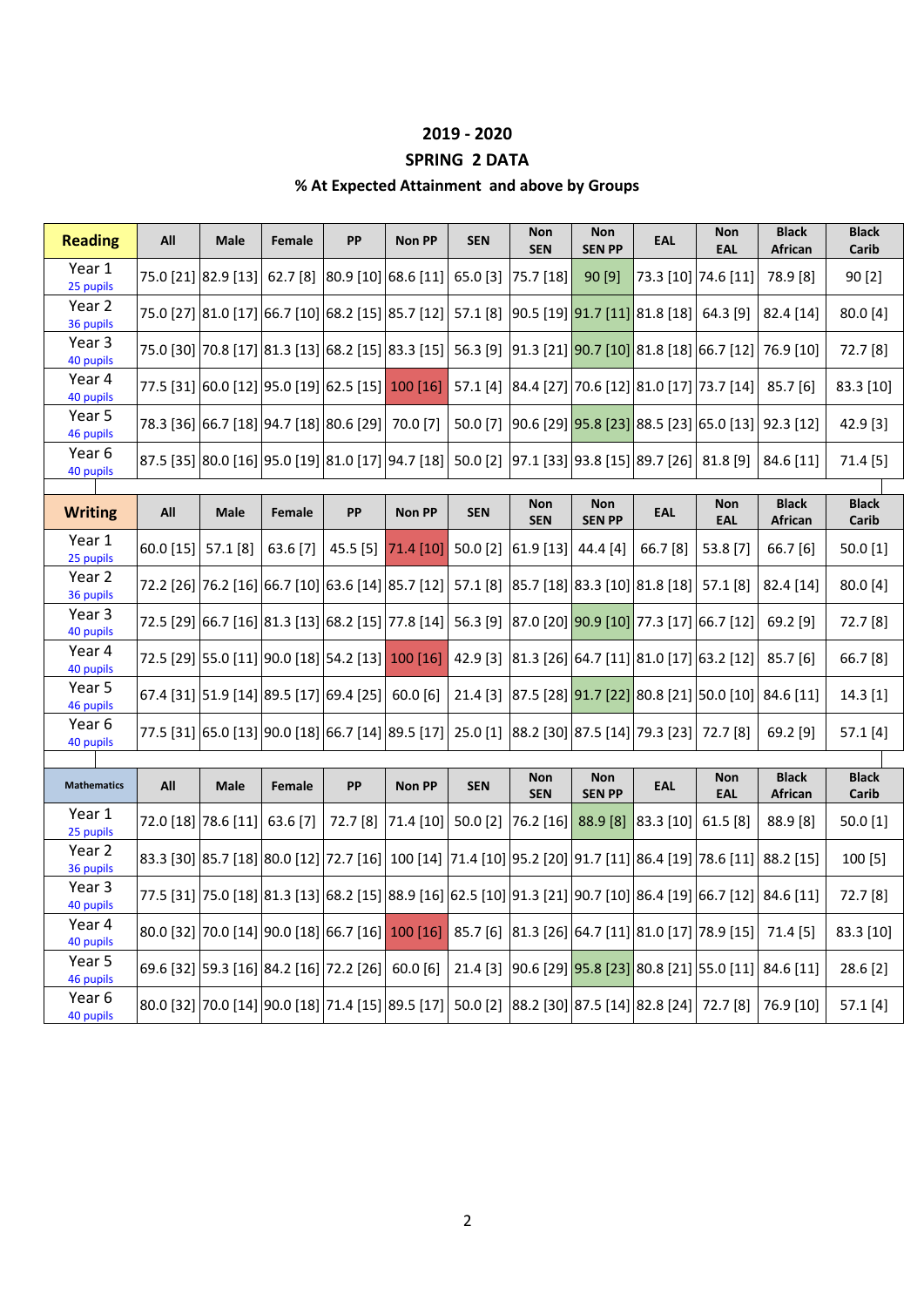## 2019 - 2020 SPRING 2 DATA In-Year Progress Su 2 – Sp2 by Groups

## Expected progress from Su2 - Sp 2 = 3 steps

| <b>READING</b>                  |      |      |      |      |            |            |            |               |      |            |             |             |
|---------------------------------|------|------|------|------|------------|------------|------------|---------------|------|------------|-------------|-------------|
|                                 | All  | B    | G    | PP   | <b>Not</b> | <b>SEN</b> | <b>Not</b> | Not           | EAL  | <b>Not</b> | <b>BAfr</b> | <b>BCar</b> |
|                                 |      |      |      |      | PP         |            | <b>SEN</b> | <b>SEN PP</b> |      | EAL        |             |             |
| Year 1 (25)<br>$(2-3$ steps)    | 3.1  | 3.3  | 3.0  | 3.2  | 3.2        | 2.5        | 3.3        | 3.5           | 3.6  | 2.7        | 3.8         | 2.5         |
| Year 2 (36)                     | 3.6  | 3.7  | 3.5  | 3.4  | 3.9        | 3.5        | 3.8        | 3.6           | 3.6  | 3.6        | 3.5         | 3.8         |
| Year 3 (40)                     | 3.6  | 3.6  | 3.8  | 3.5  | 3.9        | 3.4        | 3.9        | 3.6           | 3.9  | 3.4        | 3.6         | 3.5         |
| Year 4 (40)                     | 3.7  | 3.2  | 4.2  | 3.3  | 4.3        | 3.3        | 4.1        | 3.7           | 4.1  | 3.3        | 3.8         | 3.1         |
| Year 5 (46)                     | 4.6  | 4.4  | 4.7  | 4.8  | 3.6        | 4.1        | 4.7        | 4.6           | 4.6  | 4.4        | 4.7         | 3.9         |
| Year 6 (40)                     | 4.4  | 4.5  | 4.2  | 4.4  | 4.5        | 3.7        | 4.6        | 4.4           | 4.6  | 3.8        | 4.2         | 3.5         |
| Whole school<br>average (Y2-Y6) | 3.98 | 3.88 | 4.08 | 3.88 | 4.04       | 3.6        | 4.22       | 3.98          | 4.16 | 3.7        | 3.96        | 3.56        |

| <b>WRITING</b>                             |      |      |      |      |            |            |            |               |     |            |             |             |
|--------------------------------------------|------|------|------|------|------------|------------|------------|---------------|-----|------------|-------------|-------------|
|                                            | All  | B    | G    | PP   | <b>Not</b> | <b>SEN</b> | <b>Not</b> | Not           | EAL | <b>Not</b> | <b>BAfr</b> | <b>BCar</b> |
|                                            |      |      |      |      | PP         |            | <b>SEN</b> | <b>SEN PP</b> |     | EAL        |             |             |
| Year 1 (25)<br>$(2-3$ steps)               | 2.9  | 3.0  | 2.6  | 2.8  | 2.9        | 2.8        | 2.9        | 2.8           | 2.6 | 3.1        | 2.7         | 2.5         |
| Year 2 (36)                                | 3.6  | 3.6  | 3.5  | 3.5  | 3.9        | 3.6        | 3.6        | 3.4           | 3.6 | 3.5        | 3.7         | 3.8         |
| Year 3 (40)                                | 3.8  | 3.5  | 4.0  | 3.6  | 4.0        | 3.6        | 3.9        | 3.8           | 4.0 | 3.5        | 3.8         | 3.7         |
| Year 4 (40)                                | 3.5  | 2.6  | 4.4  | 3.0  | 4.1        | 2.3        | 4.2        | 3.5           | 3.9 | 3.1        | 4.1         | 3.1         |
| Year 5 (46)                                | 3.6  | 3.1  | 4.2  | 3.8  | 2.6        | 2.2        | 4.1        | 3.6           | 4.2 | 2.8        | 4.2         | 2.0         |
| Year 6 (40)                                | 4.2  | 3.8  | 4.7  | 3.4  | 5.1        | 3.8        | 4.4        | 4.2           | 4.3 | 3.9        | 5.0         | 3.6         |
| <b>Whole school</b><br>average (Y2-<br>Y6) | 3.74 | 3.32 | 4.16 | 3.46 | 3.94       | 3.1        | 4.04       | 3.7           | 4.0 | 3.36       | 4.16        | 3.24        |

| <b>MATHS</b>                           |      |      |      |      |            |            |            |               |      |            |             |             |
|----------------------------------------|------|------|------|------|------------|------------|------------|---------------|------|------------|-------------|-------------|
|                                        | All  | B    | G    | PP   | <b>Not</b> | <b>SEN</b> | <b>Not</b> | Not           | EAL  | <b>Not</b> | <b>BAfr</b> | <b>BCar</b> |
|                                        |      |      |      |      | PP         |            | <b>SEN</b> | <b>SEN PP</b> |      | EAL        |             |             |
| Year 1 (25)<br>$(2-3$ steps)           | 3.1  | 3.3  | 2.9  | 3.2  | 3.0        | 2.5        | 3.3        | 3.6           | 3.3  | 3.0        | 3.4         | 3.0         |
| Year 2 (36)                            | 4.2  | 4.1  | 4.1  | 3.9  | 4.4        | 4.2        | 4.1        | 3.9           | 4.2  | 4.1        | 4.2         | 4.2         |
| Year 3 (40)                            | 3.7  | 3.7  | 3.7  | 3.7  | 3.7        | 3.6        | 3.8        | 3.7           | 3.8  | 3.6        | 3.8         | 3.4         |
| Year 4 (40)                            | 3.5  | 3.1  | 3.9  | 3.0  | 4.2        | 3.4        | 3.8        | 3.5           | 4.0  | 2.8        | 4.2         | 2.8         |
| Year 5 (46)                            | 4.3  | 4.5  | 4.0  | 4.4  | 3.5        | 4.2        | 4.3        | 4.3           | 4.3  | 4.1        | 4.5         | 4.1         |
| Year 6 (40)                            | 4.5  | 4.4  | 4.6  | 4.3  | 4.8        | 4.2        | 4.6        | 4.5           | 4.5  | 4.5        | 4.7         | 4.6         |
| <b>Whole school</b><br>average (Y2-Y6) | 4.04 | 3.96 | 4.06 | 3.86 | 4.12       | 3.92       | 4.12       | 3.98          | 4.16 | 3.82       | 4.28        | 3.82        |